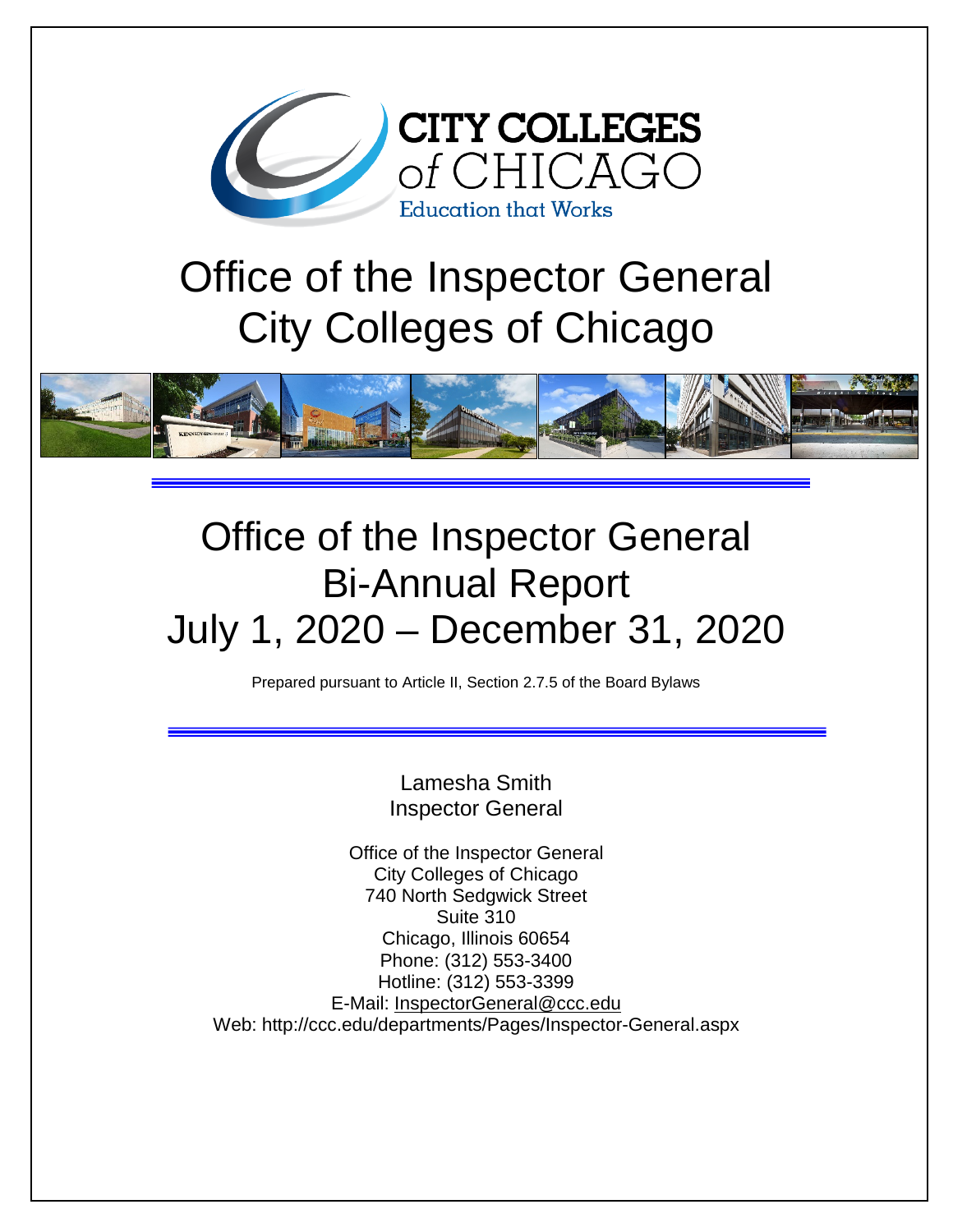

To: Juan Salgado, Chancellor Dr. Walter E. Massey, Chair of the Board of Trustees Elizabeth Swanson, Vice-Chairperson of the Board of Trustees Peggy A. Davis, Secretary of the Board of Trustees Karen Kent, Trustee Laritza Lopez, Trustee Deborah H. Telman, Trustee Darrell A. Williams, Trustee James Thomas Jr., Student Trustee

From: Lamesha Smith, Inspector General

- Date: February 22, 2021
- RE: Office of the Inspector General *Bi-Annual Report* for the period of July 1, 2020 through December 31, 2020

This *Bi-Annual Report* is being provided to the Chancellor and the Board of Trustees of Community College District No. 508 pursuant to Article 2.7.5 of the Board Bylaws. This *Bi-Annual Report* covers the period of July 1, 2020 through December 31, 2020. Pursuant to Article 2.7.5, the *Bi-Annual Report* for the period of July 1st through December 31st is required no later than March 1st each year.

Article 2.7 et seq. of the Board Bylaws authorizes the OIG for the City Colleges of Chicago to conduct investigations regarding waste, fraud and misconduct by any officer, employee, or member of the Board; any contractor, subcontractor, consultant or agent providing or seeking to provide goods or services to the City Colleges of Chicago; and any program administered or funded by the District or Colleges.

The OIG would like to thank the Chancellor, the Board of Trustees and the administration of the City Colleges of Chicago for their cooperation and support.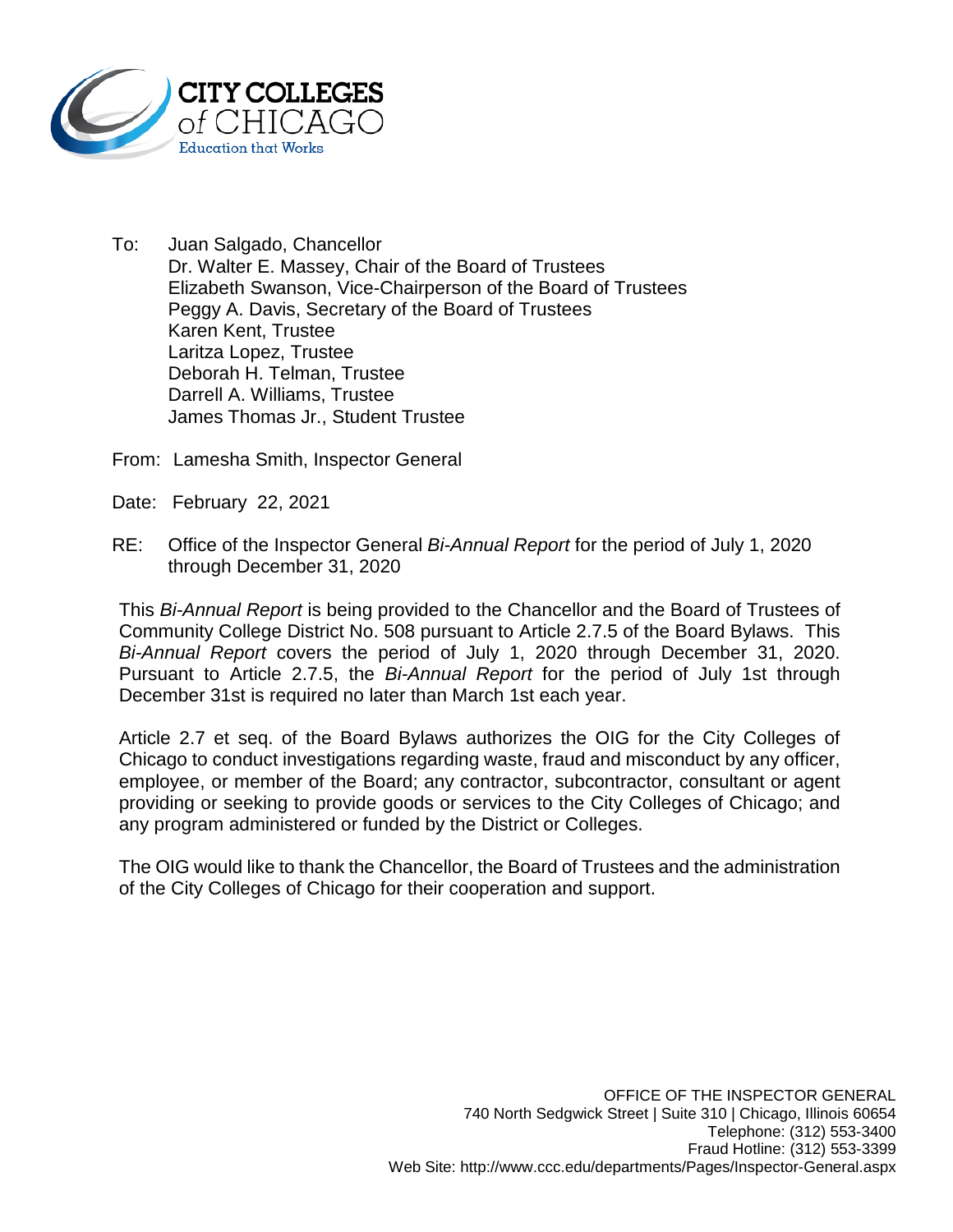### **Office of the Inspector General Bi-Annual Report**

#### **Mission of the Office of the Inspector General**

The Office of the Inspector General ("OIG") of the City Colleges of Chicago ("CCC") will help fuel CCC's drive towards increased student success by promoting economy, efficiency, effectiveness and integrity in the administration of the programs and operations of CCC by conducting fair, independent, accurate, and thorough investigations into allegations of waste, fraud and misconduct, as well as by reviewing CCC programs and operations and recommending policies and methods for the elimination of inefficiencies and waste and for the prevention of misconduct.

The OIG should be considered a success when students, faculty, staff, administrators and the public:

- $\triangleright$  perceive the OIG as a place where they can submit their complaints/concerns in a confidential and independent setting;
- $\triangleright$  trust that a fair, independent, accurate, and thorough investigation will be conducted and that the findings and recommendations made by the OIG are objective and consistent; and
- $\triangleright$  expect that the OIG's findings will be carefully considered by CCC administration and that the OIG's recommendations will be implemented when objectively appropriate.

#### **New Developments**

#### Retirement of Former Inspector General

In October 2020, John Gasiorowski, the former Inspector General, retired after 38 years of government service, which included 30 years in Inspector Generalrelated work. In particular, the aforementioned years included John serving over 10 years as the Inspector General for the City Colleges of Chicago. In July 2010, John was appointed as the first full-time Inspector General for the City Colleges of Chicago. The OIG thanks John for his dedicated service and leadership, and the OIG wishes him well in his retirement.

#### Dispositions in Federal Case

As discussed in the OIG Bi-Annual Report for the period of July 1, 2019 through December 31, 2019, on November 19, 2019, as a result of an investigation initiated by the OIG and worked in partnership with the Federal Bureau of Investigation ("FBI") and the Office of the United States Attorney for the Northern District of Illinois, a federal grand jury indicted three CCC employees (a former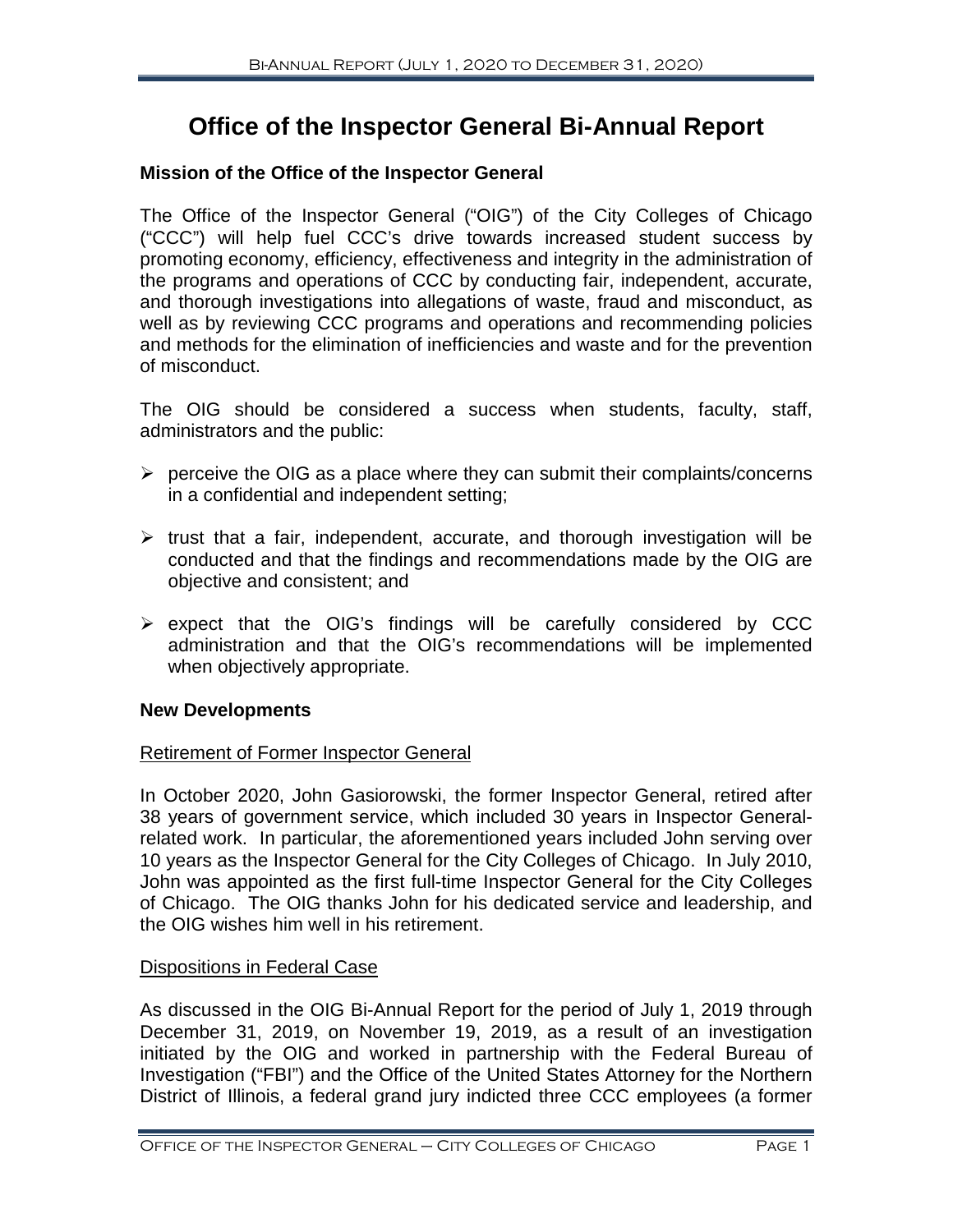vice chancellor, a former project director, and a now former liaison with local government agencies) as well as five CCC vendors. [1](#page-3-0) The indictment totaled sixteen counts of wire fraud and two counts of making a false statement to the FBI.

The following dispositions subsequently took place during this reporting period:

• Tiffany Capel, the principal of a CCC vendor, was originally charged with one count of wire fraud. In August 2020, Tiffany Capel entered into an Agreement to Defer Prosecution, which was approved by Judge Dow of the United States District Court for the Northern District of Illinois on August 17, 2020. Under the terms and conditions of the agreement, Tiffany Capel agreed not to violate any laws as well as to abide by various other terms and conditions, including paying \$15,000 in restitution to the City Colleges of Chicago. In exchange for Tiffany Capel's compliance with all of the terms and conditions of the agreement for a period of twenty-four months, the United States Government will move the Court to dismiss the indictment against Tiffany Capel.

Tiffany Capel's admissions as documented in the Agreement to Defer Prosecution as well as the OIG's recommendations to the City Colleges of Chicago as a result of this agreement can be found subsequently in this Bi-Annual Report under OIG Case Number 17-0179.

• Marquita Payne, the principal of a CCC vendor, was originally charged with two counts of wire fraud. In December 2020, Marquita Payne entered into an Agreement to Defer Prosecution, which was approved by Judge Dow of the United States District Court for the Northern District of Illinois on December 21, 2020. Under the terms and conditions of the agreement, Marquita Payne agreed not to violate any laws as well as to abide by various other terms and conditions, including paying \$15,000 in restitution to the City Colleges of Chicago. In exchange for Marquita Payne's compliance with all of the terms and conditions of the agreement for a period of twenty-four months, the United States Government will move the Court to dismiss the indictment against Marquita Payne.

Based on Marquita Payne's admissions as documented in the Agreement to Defer Prosecution, the OIG submitted an Investigative Summary in January 2021 recommending that Marquita Payne and the CCC vendor be permanently debarred from doing business with the City Colleges of Chicago pursuant to the City Colleges of Chicago Debarment Policy.

<span id="page-3-0"></span> $1$  Copies of the press release from the United States Attorney for the Northern District of Illinois and the indictment can be accessed at the following link: [https://www.justice.gov/usao](https://www.justice.gov/usao-ndil/pr/federal-indictment-charges-former-vice-chancellor-city-colleges-chicago-devising)[ndil/pr/federal-indictment-charges-former-vice-chancellor-city-colleges-chicago-devising.](https://www.justice.gov/usao-ndil/pr/federal-indictment-charges-former-vice-chancellor-city-colleges-chicago-devising)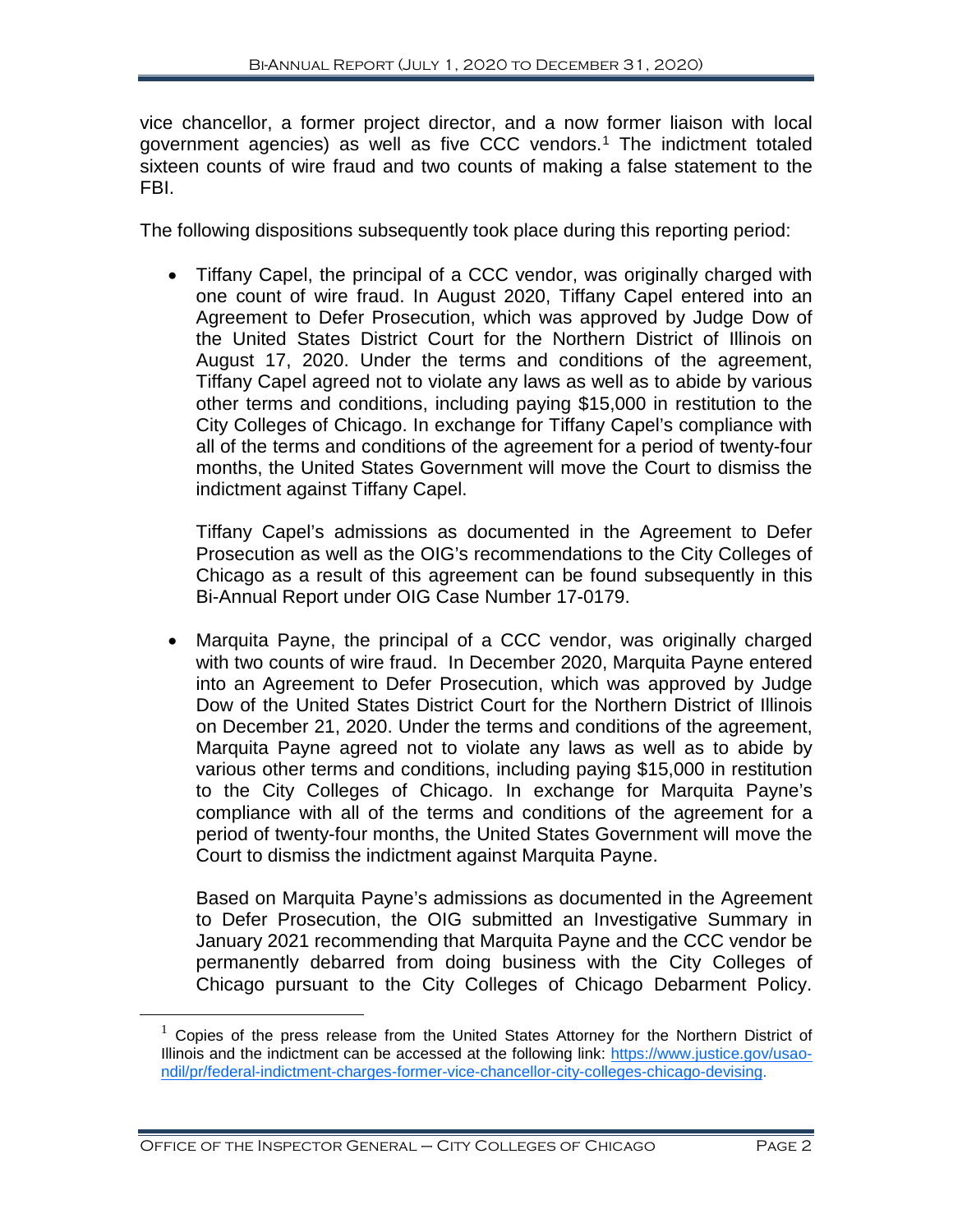Marquita Payne's admissions as documented in the Agreement to Defer Prosecution as well as the OIG's recommendations to the City Colleges of Chicago as a result of this agreement will be detailed in the Bi-Annual Report covering the January 1, 2021 through June 30, 2021 reporting period as the Investigative Summary was submitted in January 2021.

As of the date of this Bi-Annual Report, the criminal charges against the other defendants charged in this case are still pending.

#### **Updates to Investigations Documented in Previous Bi-Annual Reports**

#### Updates regarding disciplinary recommendations made during the January 1, 2020 to June 30, 2020 reporting period

In the *Bi-Annual Report* submitted for the January 1, 2020 to June 30, 2020 reporting period, the OIG submitted 10 reports documenting investigations, which resulted in sustained findings of waste, fraud and misconduct regarding nine CCC employees and one student. The following table updates the disciplinary actions recommended by the OIG as well as the actions taken by CCC regarding employee misconduct documented in the *Bi-Annual Report* submitted for the January 1, [2](#page-4-0)020 to June 30, 2020 reporting period.<sup>2</sup>

<span id="page-4-0"></span> $2$  It should be noted that regarding one of these employees, the OIG did not recommend disciplinary action. (See OIG Case Number 19-0248). Thus, the table only reflects disciplinary action taken against nine individuals.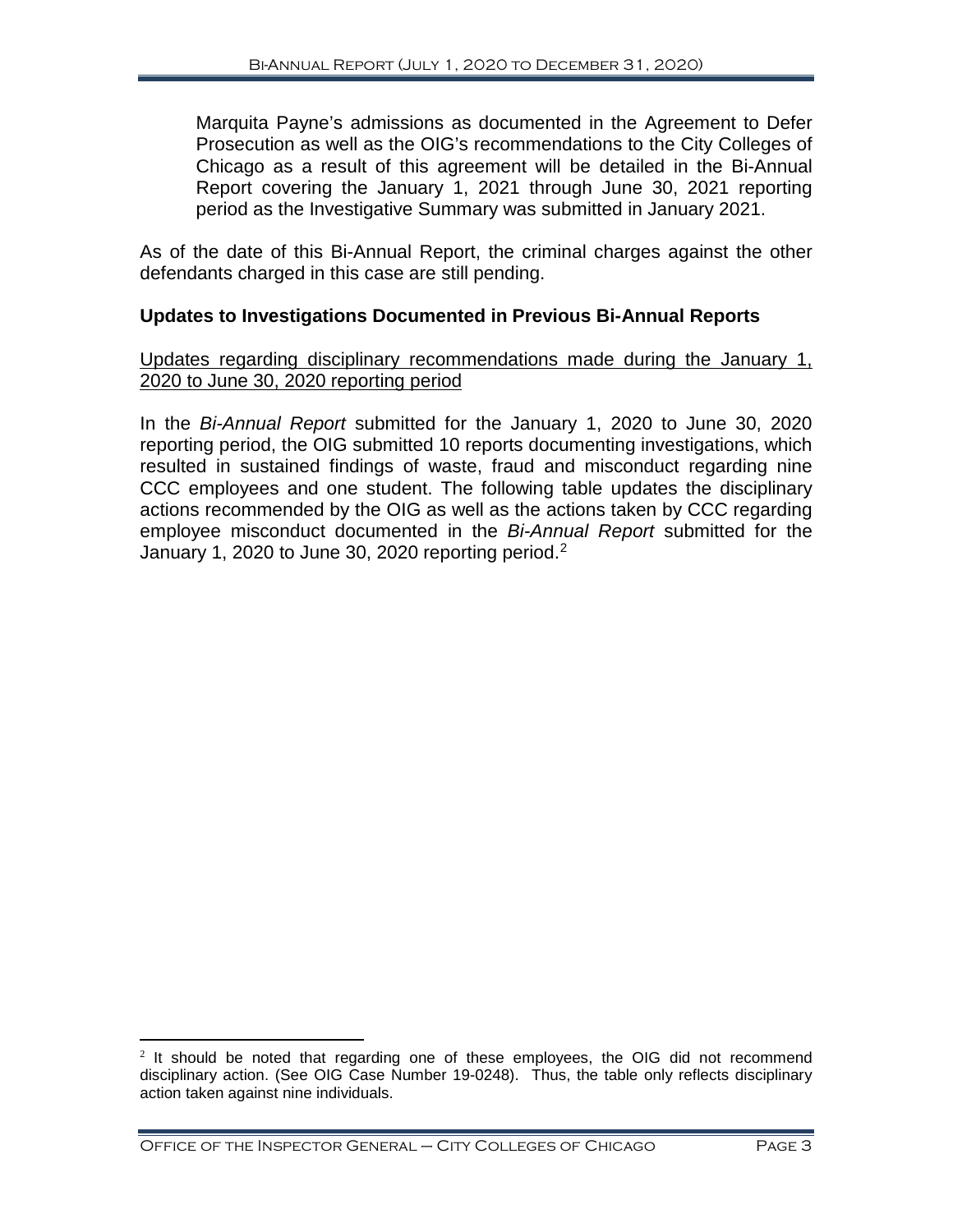| Disciplinary Action Updates from Investigations Reported on in<br>Previous Bi-Annual Report (January 1, 2020 to June 30, 2020) |                                                    |                                     |                                                          |  |  |  |  |  |
|--------------------------------------------------------------------------------------------------------------------------------|----------------------------------------------------|-------------------------------------|----------------------------------------------------------|--|--|--|--|--|
| Case<br><b>Number</b>                                                                                                          | <b>Title</b>                                       | <b>OIG</b><br><b>Recommendation</b> | <b>Final Disciplinary Action</b><br><b>Taken</b>         |  |  |  |  |  |
| 20-0077                                                                                                                        | Dean of Instruction                                | Appropriate<br><b>Discipline</b>    | Termination / DNRH <sup>3</sup>                          |  |  |  |  |  |
| 20-0077                                                                                                                        | Student                                            | Appropriate<br><b>Discipline</b>    | Disqualified from participating<br>on CCC athletic teams |  |  |  |  |  |
| 19-0239                                                                                                                        | <b>Security Officer</b>                            | Termination /<br><b>DNRH</b>        | Termination / DNRH                                       |  |  |  |  |  |
| 17-0092                                                                                                                        | <b>Full-Time Faculty</b>                           | DNRH (following<br>resignation)     | DNRH (following resignation)                             |  |  |  |  |  |
| 19-0168                                                                                                                        | <b>Tech Customer Service</b><br>Representative     | Termination /<br><b>DNRH</b>        | Resignation / DNRH                                       |  |  |  |  |  |
| 18-0221                                                                                                                        | Janitor-Group Leader                               | DNRH (following<br>retirement)      | DNRH (following retirement)                              |  |  |  |  |  |
| 20-0191                                                                                                                        | Temp Agency Worker                                 | DNRH (following<br>termination)     | Termination <sup>4</sup>                                 |  |  |  |  |  |
| 19-0120<br>19-0134<br>20-0101                                                                                                  | Director of Student<br><b>Development Projects</b> | Termination /<br><b>DNRH</b>        | Termination / DNRH                                       |  |  |  |  |  |
| 18-0151                                                                                                                        | <b>Chief Engineer</b>                              | Termination /<br><b>DNRH</b>        | Termination / DNRH                                       |  |  |  |  |  |

#### **Complaints Received**

For the period of July 1, 2020 through December 31, 2020, the OIG received 71 complaints. These 71 complaints included complaints forwarded to the OIG from outside sources as well as investigations (or audits / reviews) initiated based on the OIG's own initiative.<sup>[5](#page-5-2)</sup> For purposes of comparison, the following table documents the complaints received by the OIG during the current and previous reporting periods.

<span id="page-5-0"></span> $3$  "DNRH" means that the individual was designated "do not re-hire" or ineligible to be re-hired.

<span id="page-5-1"></span> $4$  The temp agency worker was terminated. The Office of Human Resources informed the OIG that a temp agency worker cannot be designated in the CCC PeopleSoft Human Resources system as ineligible to be re-hired as he is not an actual employee. Rather, the temp agency worker is considered a person of interest. Subsequently, the Office of Human Resources updated the temp agency worker's City Colleges of Chicago person of interest records to reflect a comment of do not hire.

<span id="page-5-2"></span><sup>5</sup> Under Article 2.7.2 of the Board Bylaws, the powers and duties of the OIG include: c) To investigate and audit the conduct and performance of the District's officers, employees, members of the Board, agents, and contractors, and the District's functions and programs, either in response to a complaint or on the Inspector General's own initiative, in order to detect and prevent waste, fraud, and abuse within the programs and operations of the District….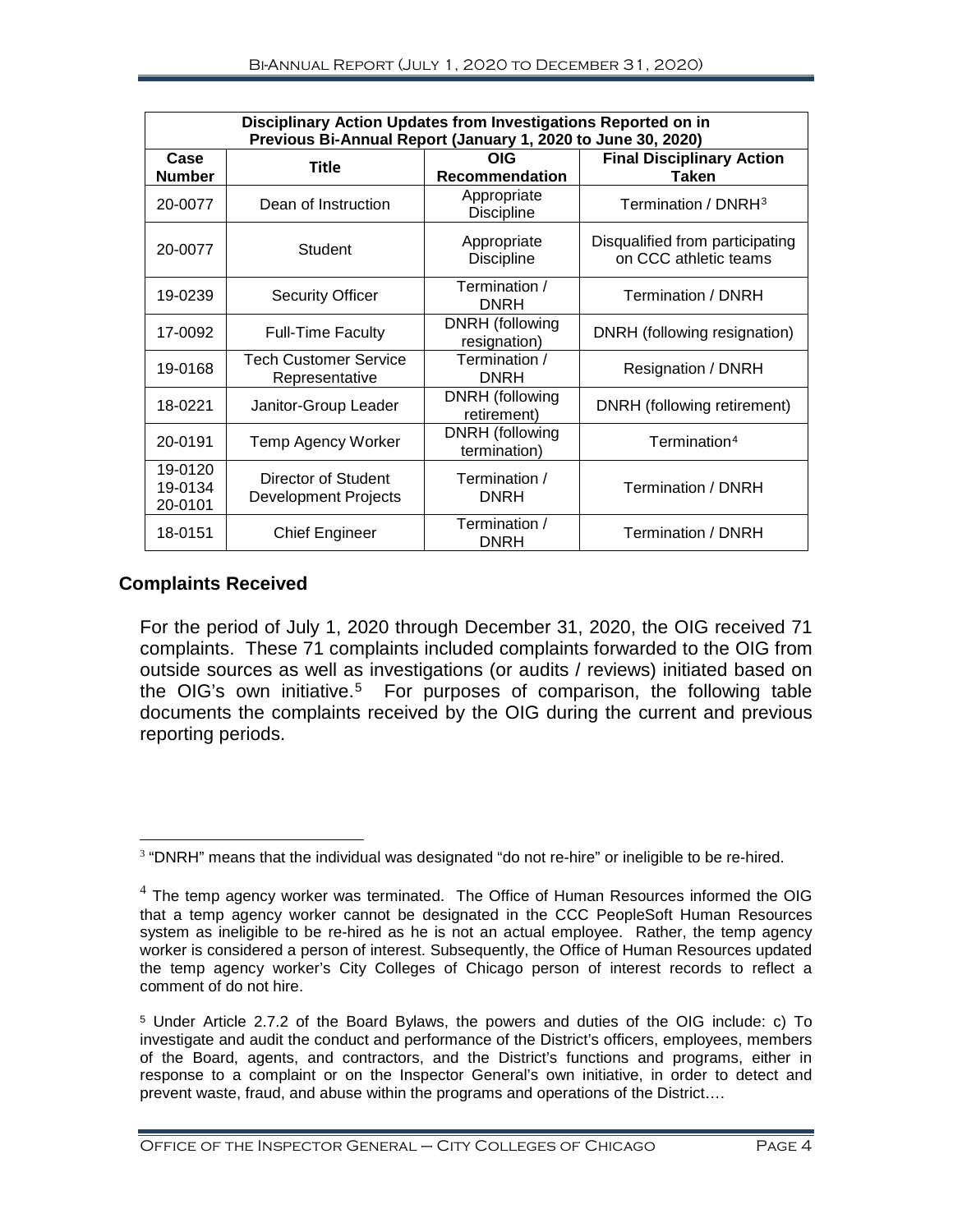

The 71 complaints received represent a variety of subject matters. The following table documents the subject matters of the complaints received.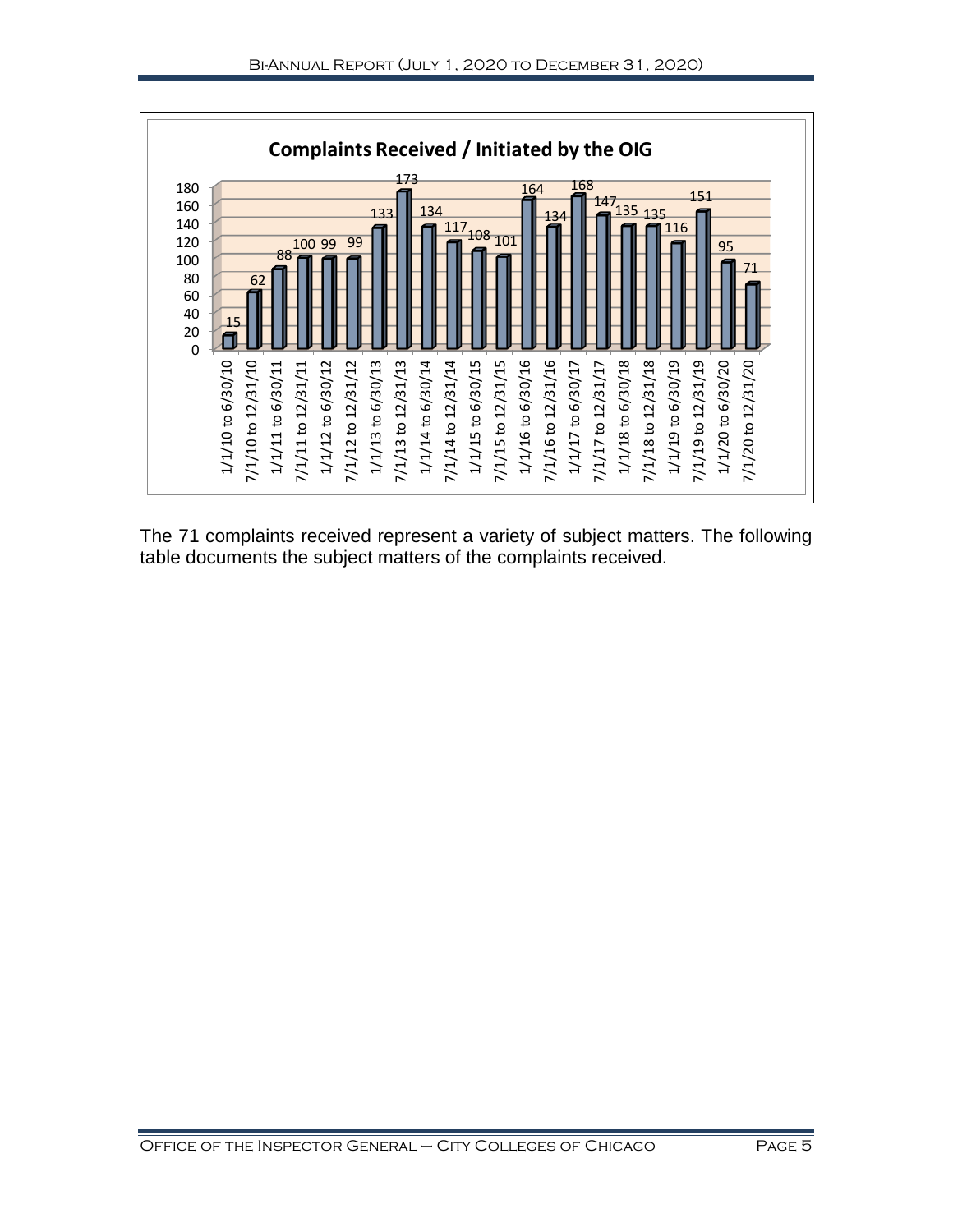| Subject Matter of Complaints Received from July 1, 2020 to December 31, 2020 |                |            |  |  |  |
|------------------------------------------------------------------------------|----------------|------------|--|--|--|
| <b>Subject Matter (Allegation)</b>                                           | <b>Number</b>  | Percentage |  |  |  |
| <b>Identity Theft</b>                                                        | 1              | 1.41%      |  |  |  |
| <b>Procurement Policy Violation</b>                                          | 1              | 1.41%      |  |  |  |
| Review of grant                                                              | 1              | 1.41%      |  |  |  |
| <b>Sexual Harassment</b>                                                     | 1              | 1.41%      |  |  |  |
| Violation of Drug Free Workplace Policy                                      | 1              | 1.41%      |  |  |  |
| Conduct unbecoming a public employee                                         | 1              | 1.41%      |  |  |  |
| Incompetence in the performance of the position                              | 1              | 1.41%      |  |  |  |
| Engaging in conduct in violation of the Federal Statutes                     | 1              | 1.41%      |  |  |  |
| Failing to comply with rules governing health/safety/sanitary conditions     | 1              | 1.41%      |  |  |  |
| <b>Unfair Treatment</b>                                                      | 2              | 2.82%      |  |  |  |
| Misappropriation of funds / waste of funds / Theft                           |                | 5.63%      |  |  |  |
| Violation of Outside Employment Policy                                       |                | 2.82%      |  |  |  |
| Unknown                                                                      | $\overline{2}$ | 2.82%      |  |  |  |
| Violation of CCC Ethics Policy                                               | $\overline{4}$ | 5.63%      |  |  |  |
| Inattention to Duty                                                          | $\overline{4}$ | 5.63%      |  |  |  |
| Discourteous Treatment                                                       | 5              | 7.04%      |  |  |  |
| Discrimination                                                               | 5              | 7.04%      |  |  |  |
| Falsification of attendance records                                          | 6              | 8.45%      |  |  |  |
| <b>Giving Preferential Treatment</b>                                         | 8              | 11.27%     |  |  |  |
| Residency                                                                    | 8              | 11.27%     |  |  |  |
| Fraud (including grants, financial aid or tuition)                           | 12             | 16.90%     |  |  |  |
| <b>Total</b>                                                                 | 71             | 100.00%    |  |  |  |

#### **Status of Complaints**

As reported in the previous *Bi-Annual Report*, as of June 30, 2020, the OIG had 73 pending complaints, meaning that the OIG was in the process of conducting investigations regarding these complaints. During the period of July 1, 2020 through December 31, 2020, the OIG closed 65 complaints. The following chart categorizes the reasons that the OIG closed the 65 complaints during the current reporting period.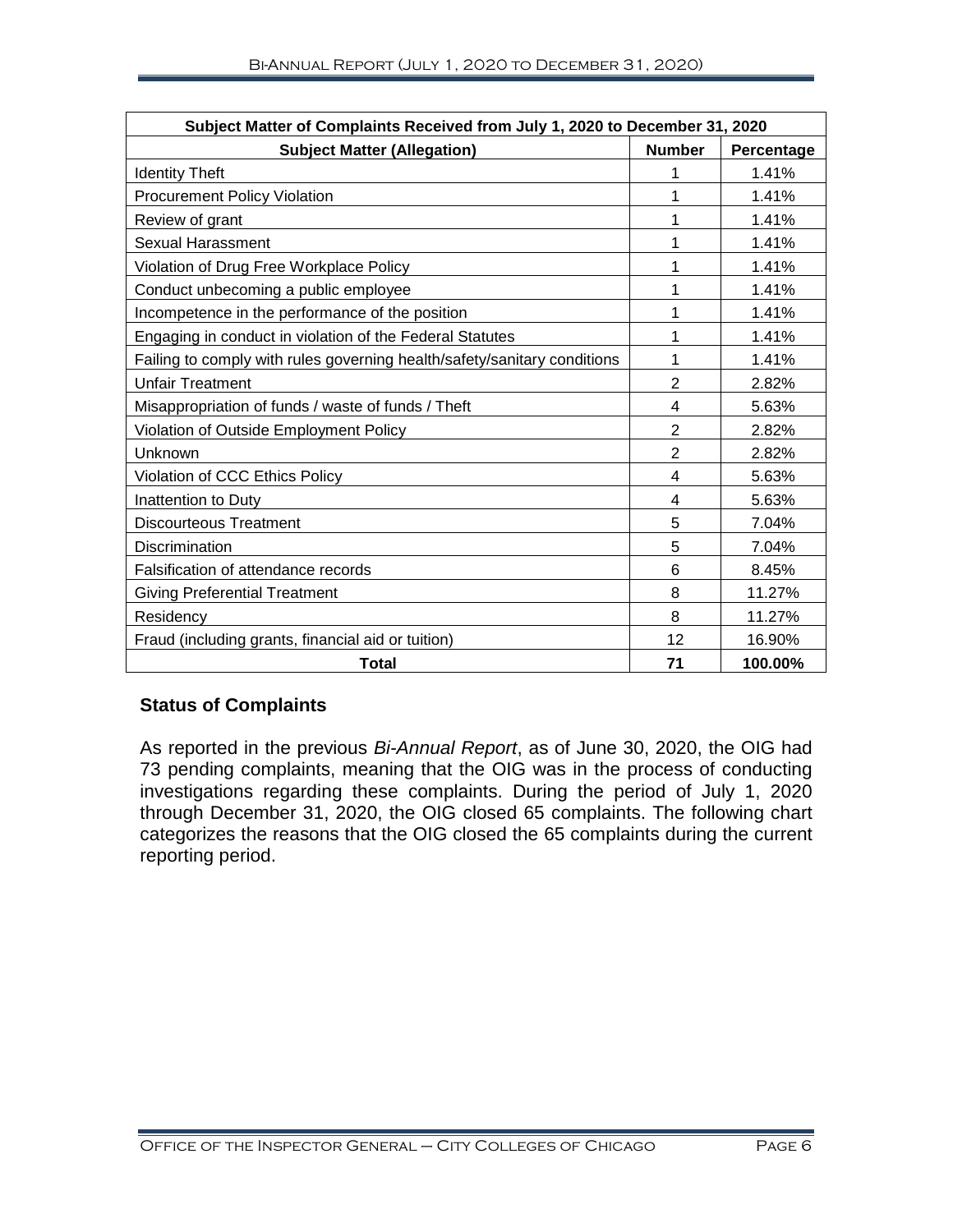| Complaints Closed Between July 1, 2020 and December 31, 2020 |               |            |  |  |  |
|--------------------------------------------------------------|---------------|------------|--|--|--|
| <b>Reason Closed</b>                                         | <b>Number</b> | Percentage |  |  |  |
| Sustained                                                    | 26            | 3.08%      |  |  |  |
| Not Sustained / No Policy Violation                          | 29            | 44.62%     |  |  |  |
| Referred / Deferred                                          | 18            | 27.69%     |  |  |  |
| Subject Inactive                                             |               | 1.54%      |  |  |  |
| <b>Duplicate Complaint</b>                                   | 11            | 16.92%     |  |  |  |
| Complaint included with another active investigation         |               | 1.54%      |  |  |  |
| <b>Administratively Closed</b>                               | 3             | 4.62%      |  |  |  |
| Totals                                                       | 65            | 100.00%    |  |  |  |

Regarding the complaints closed during the period of July 1, 2020 to December 31, 2020, the table below documents the average number of calendar days between the date that the complaints were received and the date that the complaints were closed as compared to the average number of calendar days between the date that complaints were received and the date that complaints were closed for the complaints closed during the previous reporting period (January 1, 2020 through June 30, 2020). [7](#page-8-1)

Office of the Inspector General – City Colleges of Chicago Page 7

<span id="page-8-0"></span> $\overline{a}$ <sup>6</sup> During the period of July 1, 2020 through December 31, 2020, the OIG issued three Investigative Summaries regarding sustained investigations, which included an Investigative Summary regarding OIG Case Number 17-0179. However, OIG Case Number 17-0179 remains an active investigation while the other defendants' criminal cases are pending. As such, this table reflects two closed cases that were sustained instead of three.

<span id="page-8-1"></span> $7$  A complaint is considered closed only after the investigative activity of the investigator to whom the complaint was assigned has been reviewed and approved by a Supervising Investigator or the Assistant Inspector General and then the Inspector General. In situations where a complaint is sustained, the complaint is not considered closed until the Investigative Summary documenting the investigation is prepared and submitted pursuant to Article 2.7.3 of the Board Bylaws.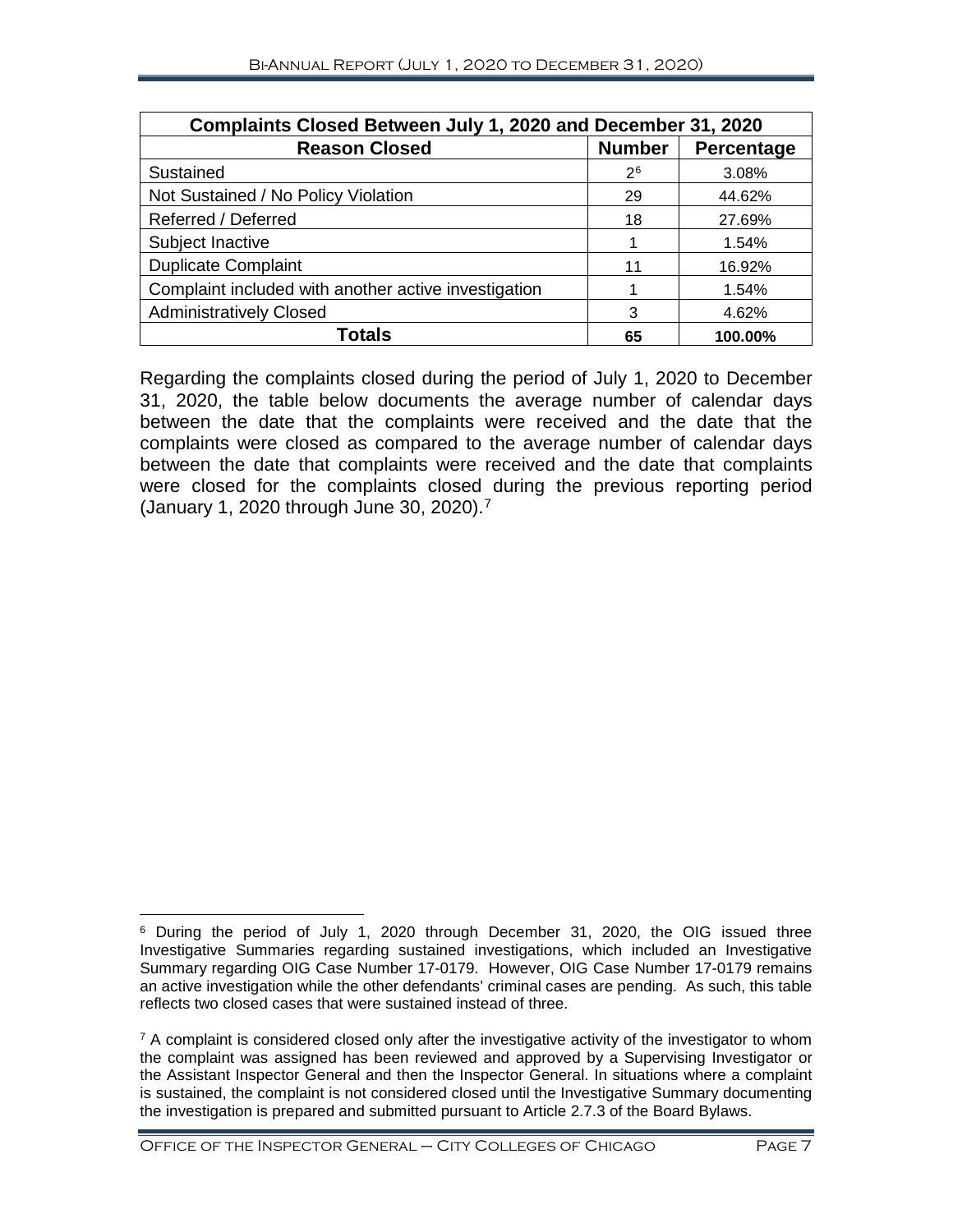| <b>Average Calendar Days to Close</b>           |                   |                                                |                    |                                                |  |  |  |  |
|-------------------------------------------------|-------------------|------------------------------------------------|--------------------|------------------------------------------------|--|--|--|--|
|                                                 | 1/1/20 to 6/30/20 |                                                | 7/1/20 to 12/31/20 |                                                |  |  |  |  |
| <b>Reason Closed</b>                            | <b>Number</b>     | Average<br>Calendar<br>Days to<br><b>Close</b> | <b>Number</b>      | Average<br>Calendar<br>Days to<br><b>Close</b> |  |  |  |  |
| Sustained                                       | 10                | 443                                            | 2                  | 485                                            |  |  |  |  |
| <b>Completed Board Mandated Audit</b>           |                   | 152                                            | 0                  |                                                |  |  |  |  |
| Not Sustained / No Policy Violation             | 38                | 117                                            | 29                 | 250                                            |  |  |  |  |
| Referred / Deferred                             | 27                |                                                | 18                 |                                                |  |  |  |  |
| Subject Inactive                                | 7                 | 128                                            |                    | 0                                              |  |  |  |  |
| <b>Duplicate Complaint</b>                      | 14                | 2                                              | 11                 | 2                                              |  |  |  |  |
| Complaint included with an active investigation |                   |                                                | 1                  |                                                |  |  |  |  |
| <b>Administratively Closed</b>                  | 0                 |                                                | 3                  | 372                                            |  |  |  |  |
| <b>Totals</b>                                   | 98                |                                                | 65                 |                                                |  |  |  |  |

As of December 31, 2020, the OIG had 79 pending complaints. Twenty-six of these 79 pending complaints (32.9%) were received between July 1, 2020 and December 31, 2020, and 22 of these 79 pending complaints (27.8%) were received between January 1, 2020 and June 30, 2020.

#### **OIG Reports Submitted – July 1, 2020 through December 31, 2020**

During the reporting period of July 1, 2020 through December 31, 2020, the OIG submitted three reports.<sup>[8](#page-9-0)</sup> These three reports document sustained findings of waste, fraud and/or misconduct.

#### **Reports Submitted Documenting Sustained Findings of Waste, Fraud and/or Misconduct**

#### OIG Case Number 20-0207

The OIG received a complaint alleging, in part, that the director of security at a City College directed security officers acting-up as lead officers not to complete the appropriate paperwork to get paid out of their grade pay; instead, the director of security directed them to not punch out, and then the director of security performed overrides for two hours.

The OIG investigation revealed that during the time period of September 2019 to March 2020, various security personnel at a City College acted up as lead

<span id="page-9-0"></span> $\frac{1}{8}$ Pursuant to Article 2.7.3 of the Board Bylaws, the Inspector General submits reports to the Chancellor, the Board Chairperson, and the General Counsel at the conclusion of an investigation with recommendations for disciplinary or other action.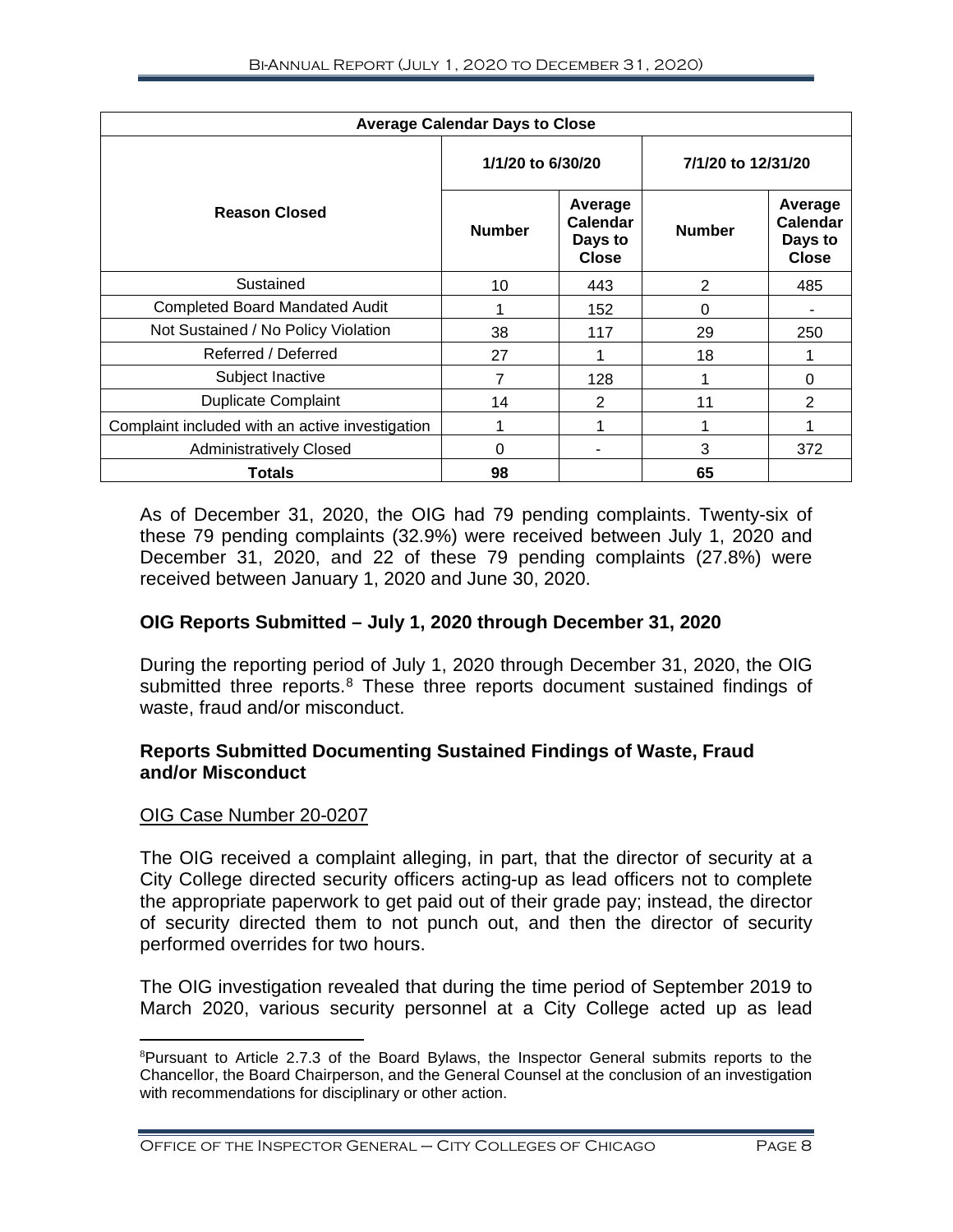security officers. The OIG found that in the CCCWorks system, the actual hours worked by the security personnel who acted as lead security officers were not submitted. Rather, overrides were submitted, which were approved by the director of security adding an extra one-half hour to two hours to the security personnel's time worked as a way to compensate them for the shifts in which they acted as lead security officers. Instead of paying acting up security officer personnel at the pay rate of a lead security officer, they were paid the extra onehalf hour to two hours at their security officer/security assistant pay rate despite not actually working the extra one-half hour to two hours.

At a minimum, recording the time of the security personnel in the aforementioned manner was problematic for the following reasons:

- CCCWorks time and attendance records for these security personnel were inaccurate regarding the actual times/hours worked.
- These security personnel were compensated for time in which they were not actually working. In most instances, the security personnel were overpaid by CCC. For the period of the review, the OIG found that CCC overpaid the security personnel in excess of \$1,604.73 combined.
- As a result of receiving credit for hours that they did not in fact work, three of these security personnel accrued overtime and were paid for such overtime which they did not actually earn. For the period of the review, the OIG found that CCC overpaid the three individuals in excess of \$1,078.58 in combined overtime pay.

Based on the investigation, the OIG recommended the following:

- 1. Despite the fact that the director of security supervised the practice of adding an extra one-half hour to two hours to the security personnel's time worked as a way to compensate them for the shifts in which they acted as lead security instead of compensating them at the pay rate of a lead security officer, the OIG did not find that it was the director of security's intention or that of any of the City College's security personnel to defraud CCC. Rather, the security personnel's time was reported in this manner because it was deemed a fair, albeit inaccurate and inappropriate, way to do so. As such, the OIG did not recommend any disciplinary action against the director of security.
- 2. The OIG recommended that the Office of Human Resources develops and enacts a specific, District-Wide policy and procedure regarding compensation for security personnel acting up as lead security officers. The OIG further recommended that upon the development and enactment of the District-Wide policy and procedure regarding compensation for security personnel acting up as lead security officers, all directors of security, particularly the director of security at the City College in question,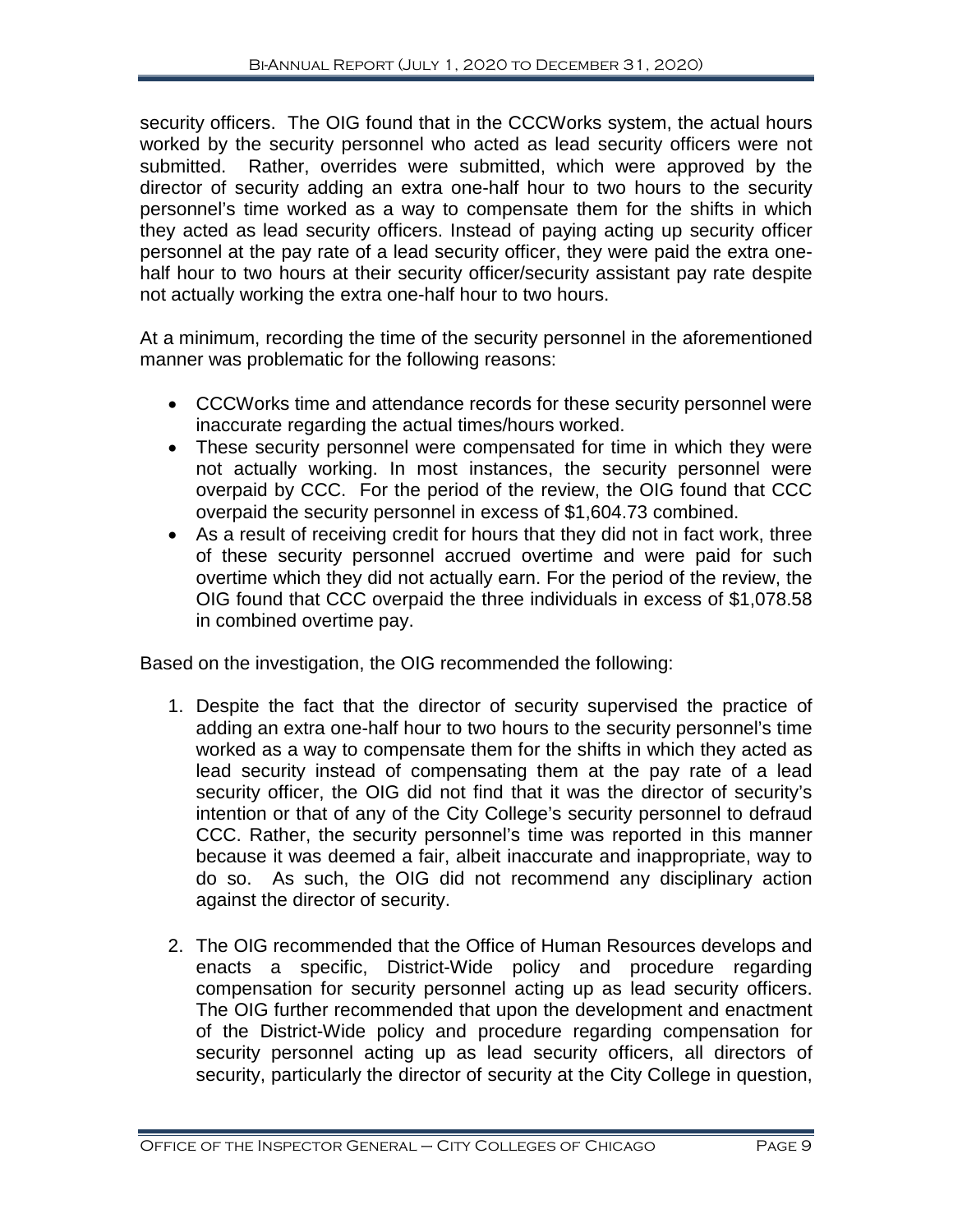and all other relevant personnel be trained regarding this policy and procedure.

#### OIG Case Number 17-0179

As noted earlier in this Bi-Annual Report, on November 19, 2019, as a result of an investigation initiated by the OIG and worked in partnership with the Federal Bureau of Investigation and the Office of the United States Attorney for the Northern District of Illinois, a federal grand jury indicted three CCC employees and five vendors, including Tiffany Capel, the principal of a CCC vendor, who was indicted for one count of wire fraud, in violation of Title 18, United States Code, Sections 1343 and 1346. On August 14, 2020, Tiffany Capel signed an Agreement to Defer Prosecution with the United States Government, which was approved by Judge Dow of the United States District Court for the Northern District of Illinois on August 17, 2020.

In her Agreement to Defer Prosecution, Tiffany Capel made various admissions which serve as causes for debarment pursuant to the CCC Debarment Policy, as contained in Article 5.3 of the Board Policies and Procedures for Management and Government. These admissions included the following:

- Tiffany Capel admitted that she was the sole proprietor of a CCC vendor.
- Tiffany Capel admitted that she was involved in a romantic relationship with Sharod Gordon.<sup>[9](#page-11-0)</sup>
- Tiffany Capel admitted that Sharod Gordon's duties included, among other things, soliciting quotes from potential vendors to provide services to CCC, reviewing invoices from vendors, considering bids for contracts with CCC, and approving invoices in certain circumstances.
- Tiffany Capel admitted that as an employee of CCC, Sharod Gordon owed a duty of honest services to CCC.
- Tiffany Capel admitted that policies and procedures in place at CCC prohibited employees of CCC from making, or participating in the making of any decision, or taking any action with respect to any matter in which the employee had any special interest, unless the special interest was properly disclosed.
	- o See Article 5.2.10(1) of the City Colleges of Chicago Ethics Policy.
- Tiffany Capel understood that the City Colleges of Chicago defined a special interest as including a romantic relationship.
	- o See Article 5.2.2(ee) of the City Colleges of Chicago Ethics Policy.

<span id="page-11-0"></span> $\overline{a}$ <sup>9</sup> In the aforementioned indictment, Sharod Gordon, a former CCC vice chancellor, was charged with 16 counts of wire fraud. Effective May 6, 2017, Sharod Gordon was terminated from CCC employment, and he was designated ineligible to be re-hired as a result of two OIG investigations regarding time and attendance-related issues. These two investigations - documented under OIG Case Numbers 17-0166 and 17-0153 - were summarized on pages 19 and 20 of the OIG Bi-Annual Report for the January 1, 2017 to June 30, 2017 reporting period.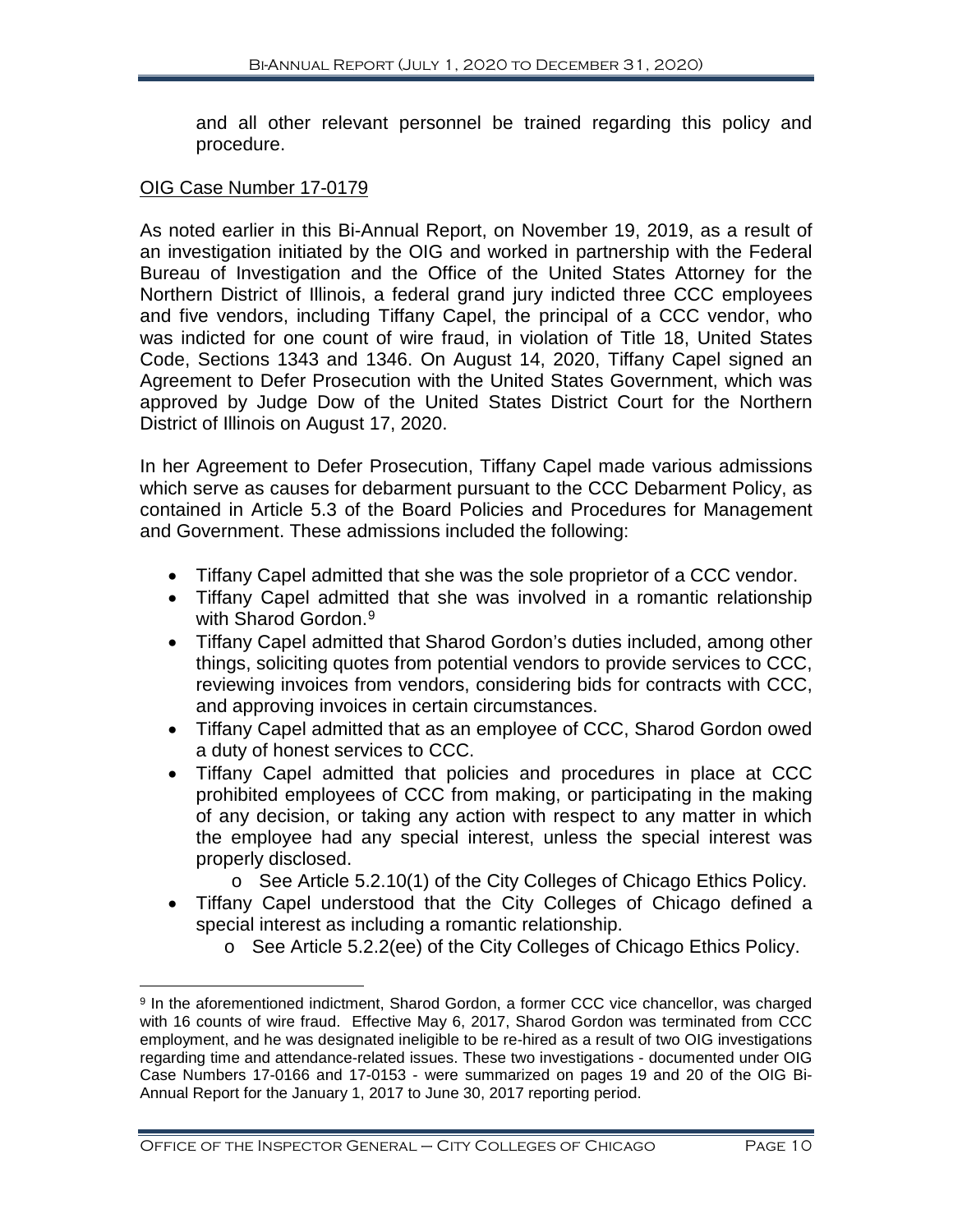- Tiffany Capel admitted that it was part of the scheme to defraud CCC to conceal that Sharod Gordon would personally benefit from a payment on a contract awarded by CCC.
	- o This admission established that Tiffany Capel engaged in conduct prohibited by Article 5.3.3(j)(9) of the Debarment Policy, in that she violated ethical standards established by the Board, or other dishonesty incident to obtaining and or performing any Board contract as a result of her relationship to Sharod Gordon, contrary to Article 5.2.10(1) of the CCC Ethics Policy.
	- o This admission established that Tiffany Capel engaged in conduct prohibited by Article 5.3.3(i) of the Debarment Policy, in that she operated the CCC vendor in a manner designated to evade the application or to defeat the purpose of this or any other Board Policy or any provision of any federal, state or local statute, ordinance, rule or regulation or any other applicable law, rule or regulation, specifically Article 5.2.10(1) of the CCC Ethics Policy.
	- o This admission established that Tiffany Capel engaged in conduct prohibited by 5.3.3(j)(18) of the Debarment Policy, in that she assisted Sharod Gordon in violating Article 5.2.10(1) of the CCC Ethics Policy.
- Tiffany Capel admitted that she and Sharod Gordon prepared, submitted, and caused to be prepared and submitted an invoice to CCC in the name of the CCC Vendor, when in truth, a portion of such payment was intended for Sharod Gordon.
- Tiffany Capel admitted that it was further part of the scheme to defraud that Sharod Gordon, Tiffany Capel, and the CCC vendor did not perform the community canvassing and flyer distribution services for which an invoice was submitted to CCC.
- Tiffany Capel admitted that it was further part of the scheme that, after CCC made a payment to the CCC vendor, Tiffany Capel withdrew and caused to be withdrawn money from Tiffany Capel's bank account and paid a kickback to Sharod Gordon.
- Tiffany Capel admitted that it was part of the scheme that in or around March 2016, Sharod Gordon and Tiffany Capel submitted, and caused to be submitted, to CCC a vendor application on behalf of the CCC vendor so that Tiffany Capel and the CCC vendor would be qualified as a vendor eligible to provide services to CCC.
- Tiffany Capel admitted that it was further part of the scheme that, on or about June 15, 2016, Sharod Gordon and Tiffany Capel submitted and caused to be submitted to CCC an invoice representing that in exchange for \$15,000, Tiffany Capel and the CCC vendor would canvass, or had already canvassed, communities in Chicago in order to distribute 20,000 flyers promoting programs offered by CCC. At the time of that submission, Tiffany Capel knew that she and the CCC vendor had not performed, and had no intention of ever performing, any such community canvassing and flyer distribution work on behalf of CCC.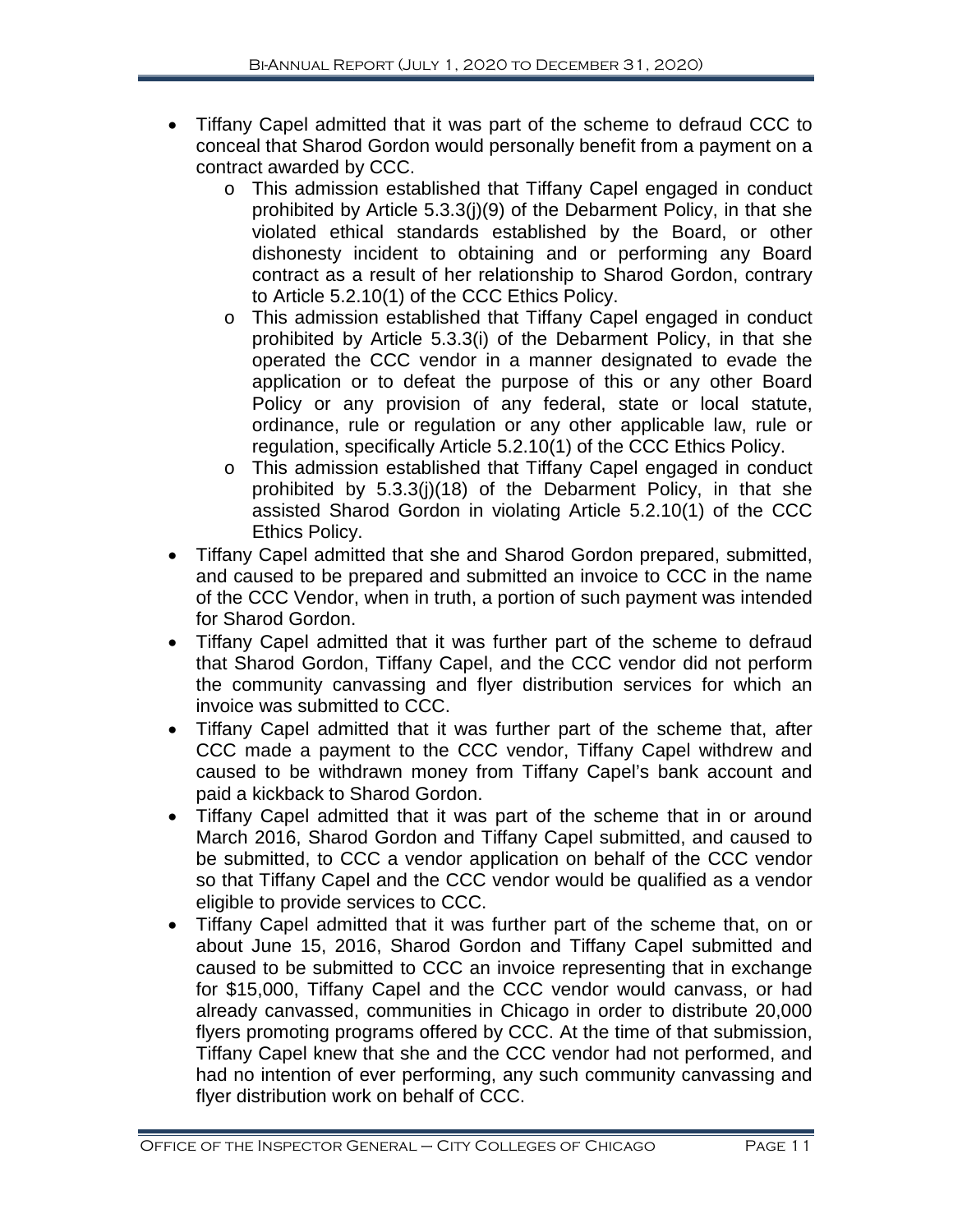- o This admission established that Tiffany Capel engaged in conduct prohibited by Article 5.3.3(j)(2) of the Debarment Policy, in that she submitted an invoice containing false claims.
- Tiffany Capel admitted that it was further part of the scheme that on or about June 24, 2016, Tiffany Capel and Sharod Gordon knowingly caused to be transmitted in interstate commerce by means of wire communication certain writings, signs, and signals, namely, an electronic funds transfer of approximately \$15,000 from an account at JP Morgan Chase to an account at Bank of America, which transfer of funds represented a payment by CCC for an invoice submitted in the name of the CCC vendor dated June 15, 2016, and which wire communication was routed across state lines.
	- o CCC PeopleSoft Finance reflects this \$15,000 payment to Tiffany Capel / the CCC vendor.
- Tiffany Capel admitted that it was further part of the scheme that after receiving the aforementioned \$15,000, Tiffany Capel withdrew and caused to be withdrawn money from her bank account and paid a kickback to Sharod Gordon. In particular, on or about July 18, 2016, Tiffany Capel withdrew \$6,000 in cash from her bank account and gave this money to Sharod Gordon.
	- o This admission established that Tiffany Capel engaged in conduct prohibited by Article 5.3.3(j)(5) of the Debarment Policy, in that she engaged in bribery.

Based on the admissions made by Tiffany Capel, it is clear that Tiffany Capel, as the principal and sole proprietor of the CCC vendor, engaged in various acts which serve as causes for debarment pursuant to the Debarment Policy. Moreover, since Tiffany Capel's conduct occurred in connection with her performance of duties for or on behalf of the CCC vendor, her conduct should be imputed to the CCC vendor. Thus, the OIG recommended that CCC initiates the process to permanently debar Tiffany Capel and the CCC vendor from doing any future business with CCC pursuant to the CCC Debarment Policy of Article 5.3 *et seq*. of the Board Policies and Procedures for Management and Government.

As of the date of this Bi-Annual Report, the debarment process regarding Tiffany Capel and the CCC vendor was pending. [10](#page-13-0)

<span id="page-13-0"></span> $10$  OIG Case Number 17-0179 remains an active investigation while the other defendants' criminal cases are pending. As such, the table on page 7 of this report reflects two closed cases that were sustained instead of three.